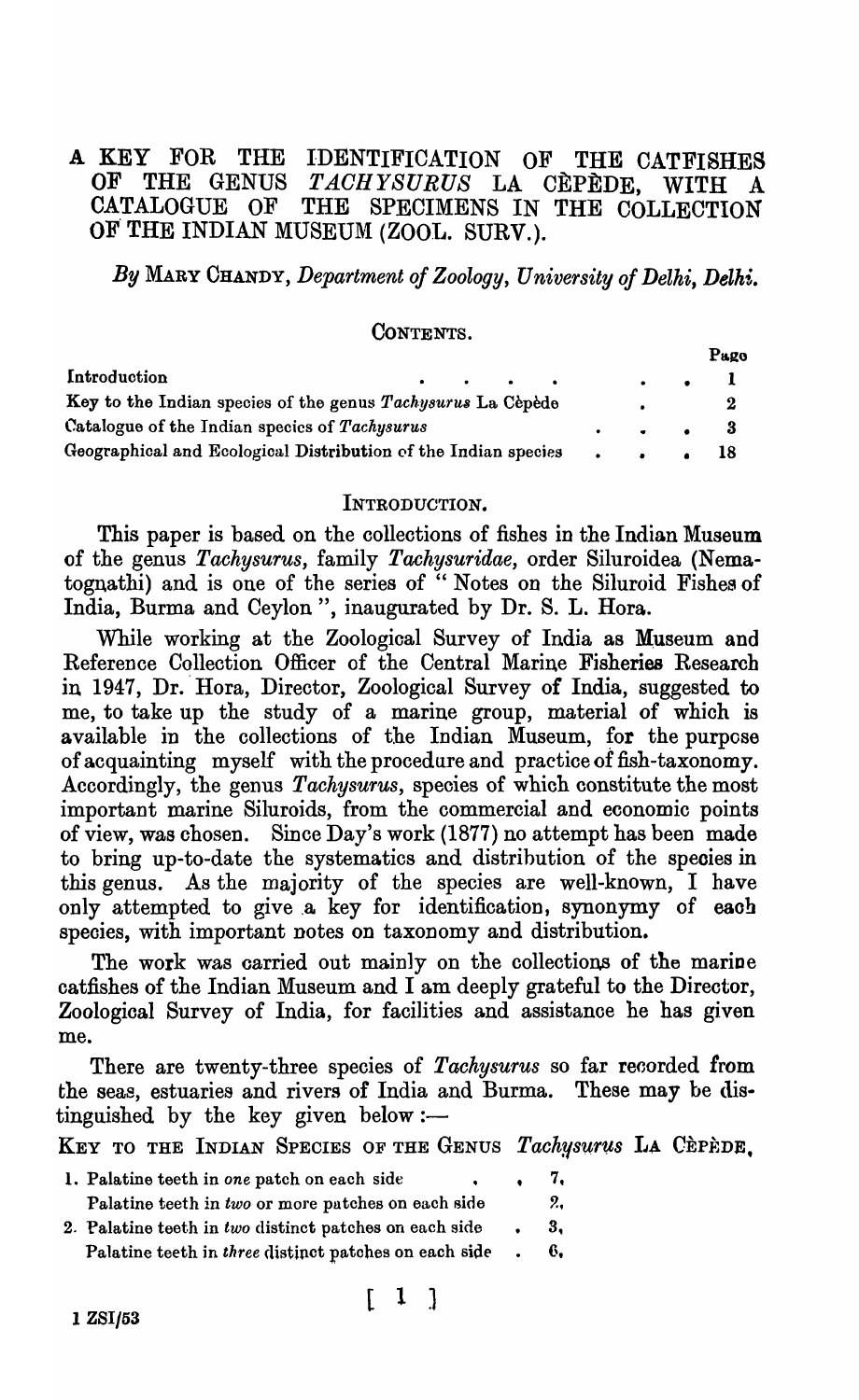| י | 1000000000                                                                                                                                                                                                                                         |                            |
|---|----------------------------------------------------------------------------------------------------------------------------------------------------------------------------------------------------------------------------------------------------|----------------------------|
|   | 3. Palatine patches transverse (Basal bone of dorsal spine<br>butterfly-shaped)                                                                                                                                                                    | sagor.                     |
|   | Palatine patches longitudinal ; anterior small, posterior<br>large                                                                                                                                                                                 | 4.                         |
|   | 4. Black spot on adipose fin present<br>Black spot on adipose fin absent                                                                                                                                                                           | 5.<br>nella.               |
|   | 5. Posterior palatine patches elliptical and diverging<br>posteriorly; teeth molariform                                                                                                                                                            | dussumieri.                |
|   | Posterior palatine patches pear-shaped and converging<br>posteriorly, teeth globular. (Tips of medium dorsal<br>and paired fins black)                                                                                                             | crossocheilus.             |
|   | <b>6.</b> Keel on the occipital crest serrated; premaxillary band<br>4 times long as broad; palatine teeth in 3 isolated<br>patches                                                                                                                | serratus.                  |
|   | Keel on the occipital crest crenulated : premaxillary<br>band 6 times long as broad; palatine teeth in 3 closely<br>set patches                                                                                                                    | thalassinus.               |
|   | 7. Premaxillary band of teeth <i>divided in the middle</i>                                                                                                                                                                                         | 8.                         |
|   | Premaxillary band of teeth continuous                                                                                                                                                                                                              | 10.                        |
|   | <b>8.</b> Patches of palatine teeth <i>oral</i> and separated from jaw<br>by a space of not more than the width of premaxillary<br>band of teeth (snout elongated and acute)                                                                       | acutirostrus.              |
|   | Patches of palatine teeth pyriform and separated from<br>jaw by a space of about 6 times or more than the<br>width of premaxillary band of teeth                                                                                                   | 9.                         |
|   | 9. Dorsal tubercles absent; dorsal and pectoral spines<br>strong                                                                                                                                                                                   | satparasus.                |
|   | Dorsal tubercles present; dorsal and pectoral spines<br>weak.                                                                                                                                                                                      | tenuispinią.               |
|   | 10. Palatine patch oval, ovoid or elliptical<br>Palatine patch roughly triangular                                                                                                                                                                  | 11.<br>19,                 |
|   | 11. Palatine patch not larger than eye (teeth conical)                                                                                                                                                                                             | 12.                        |
|   | Palatine patch several times larger than eye (teeth<br>globular or molariform)                                                                                                                                                                     | 15.                        |
|   | 12. Premaxillary band of teeth <i>short</i> . (Barbels all shorter<br>than the distance between the tip of the snout and<br>posterior border of eye; snout depressed and elon-<br>gated; an elongated dorsal filament reaching the<br>adipose fin) | subrostratus.              |
|   | Premaxillary band arcuate and long                                                                                                                                                                                                                 | 13.                        |
|   | 13. Palatine patches of teeth close together meeting in                                                                                                                                                                                            |                            |
|   | middle (maxillary and outer mandibular barbels<br>nearly of the same length)                                                                                                                                                                       | parvipinnis.               |
|   | Palatine patches of teeth widely separate                                                                                                                                                                                                          | 14.                        |
|   | 14, Snout duck-billed<br>Snout blant, rounded. (Pre-orbital spine prominent)                                                                                                                                                                       | burmanieus.<br>sumatranus. |
|   | 15. Premaxillary band of teeth 3 times as long as broad.<br>(Eye 6-7 diameters in head; 2-3 apart; $2\frac{1}{2}$ from<br>snout; median fontanelle large, shallow, broad in<br>front and tapering; height 7)                                       | jella.                     |
|   | Premaxillary band of teeth more than 3 times as long<br>as broad                                                                                                                                                                                   | 16.                        |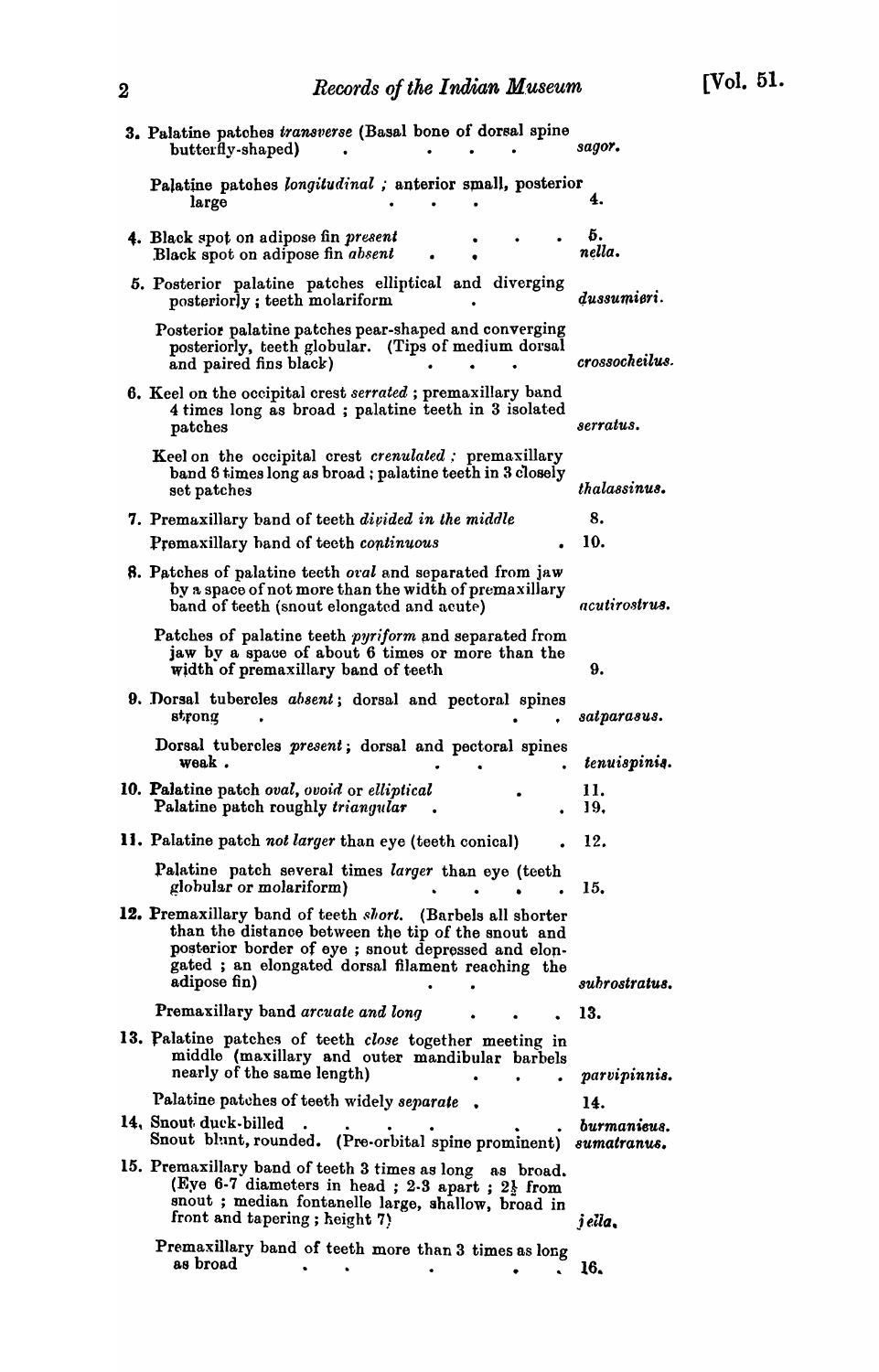| 16. Premaxillary band of teeth $3\frac{1}{2}$ times long as broad<br>(Eye 6 diameters, 3 apart, 2 from snout; small<br>median fontanelle behind eye; height 52; dorsal<br>filament present)          | malabaricus.        |
|------------------------------------------------------------------------------------------------------------------------------------------------------------------------------------------------------|---------------------|
| Premaxillary band of teeth more than 3 <sup>1</sup> / <sub>2</sub> time as long<br>as broad                                                                                                          | 17.                 |
| 17. Premaxillary band of teeth 4 times as long as broad                                                                                                                                              | 18.                 |
| Premaxillary band of teeth 5 times as long as broad.<br>(Eye $5\frac{1}{2}$ diameters, $2\frac{1}{2}$ apart and 2 from snout;<br>median fontanelle short, narrow, deep streak)                       | falcarius.          |
| 18. Eye diameters, $3\frac{1}{2}$ apart, 3 from snout.<br>Dorsal fila-<br>ment absent. (Median fontanelle large, broad<br>between anterior nostrils and occipital crest, taper-<br>ing at both ends) | gagora.             |
| Eye diameters, 3 apart, 2 from snout. Dorsal filament<br>present                                                                                                                                     | arius.              |
| 19. Vomerine teeth usually distinct as a small patch inner to<br>palatine patch and united with it. (Head broad and<br>depressed).                                                                   | sona.               |
| Vomerine teeth indistinct and confluent with palatine<br>patch                                                                                                                                       | 20.                 |
| 20. Barbels (maxillary and outer mandibular) shorter than<br>head, thick and fleshy. (Eye diameters 7 in head)                                                                                       | platysomus.         |
| Barbels (maxillary and outer mandibular) longer than<br>head, reaching half way or two-thirds of pectoral                                                                                            | 21.                 |
| 21. Barbels slender, filamentous; dorsal spine as long as<br>head; strong at base; dorsal fin filament absent<br>$\sim$                                                                              | macronotacanthus.   |
| Barbels strong, dorsal spine longer than head, corru-<br>gated on the lateral surface; dorsal fin filament<br>present                                                                                | 22.                 |
| 22. Eye diameters 7 in head, 4 apart<br>Eye diameters $5\frac{1}{2}$ in head 3, apart<br>$\bullet$<br>ų.                                                                                             | coelatus.<br>nenga. |

CATALOGUE OF THE INDIAN SPECIES OF *Tachysurus.* 

### Tachysurus acutirostris (Day).

1877. Arius acutirostris, Day, Fish. India. p. 459, pl. ovii, fig. 1.

l~8~, *A,iu8 acutf,rostria,* Day, *Faun, Brit. Ind., Fish.* I, p.75.

*Tachysurus acutirostris* is represented by specimens from Moulmein, Burma in the collections of the Zoological Survey of India; the standard length of the largest specimen is  $193.5$  mm. The specimens in the collection are somewhat mutilated and hence it has not been possible to give illustrations of the head and dentition of this species.

This is one of the species recorded by Day from the fresh waters of Burma, where it is commonly found. The species is easily identified on account of its pointed rostrum, from which the specific name is derived. The rostrum is formed by the elongation of the upper jaw, which is fleshy and lies in advance of the lower jaw.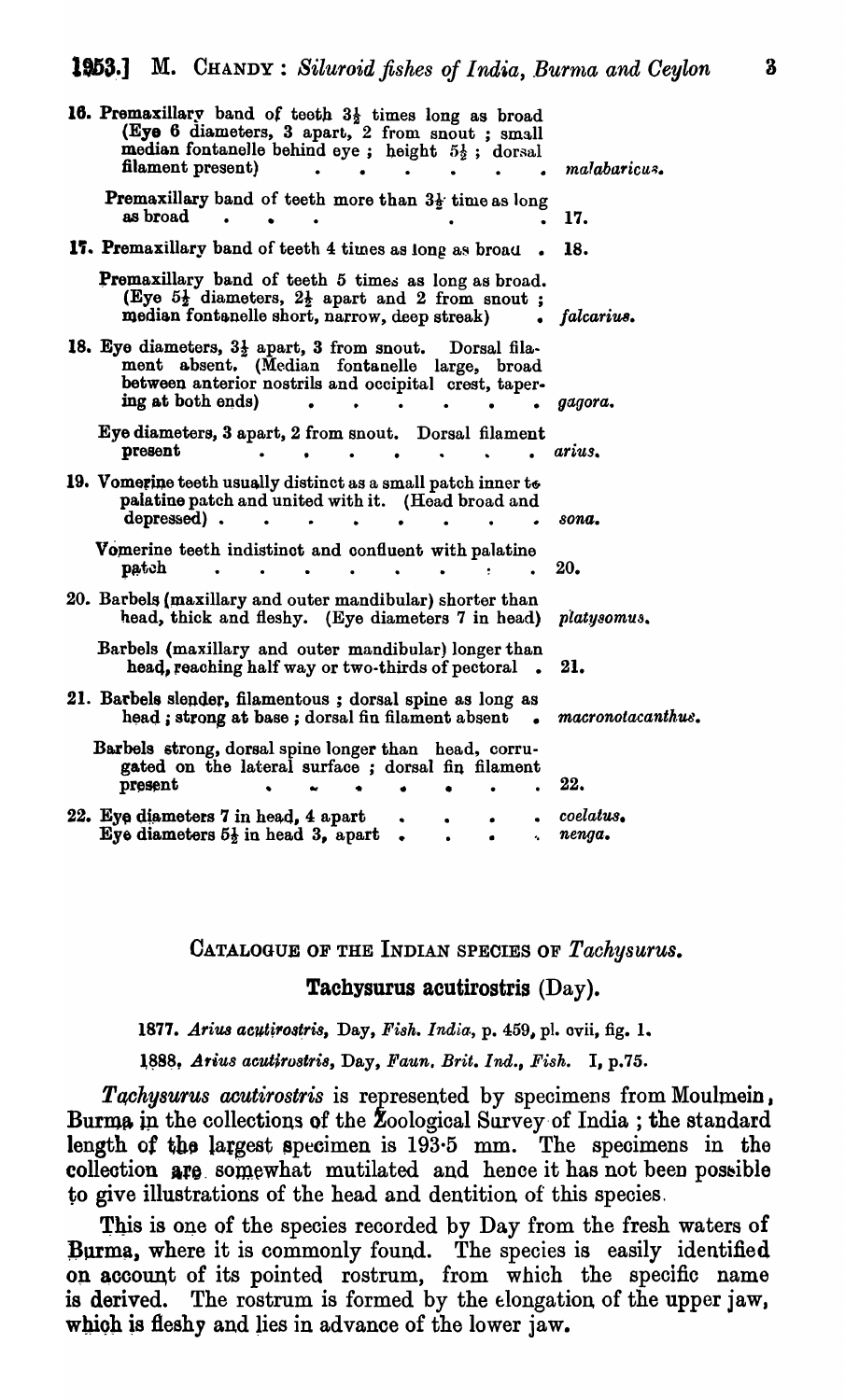### Tachysurus arfus (Hamilton).

(PI. I, fig. 5.)

) 822. *Pimelodu8 arius,* Hamilton, *Fi.c;h. Ganges,* pp. 170 & 376. *1877. Ariu8 buchanani,* Day, *Fish. India,* p. 463, pI. ev., fig. 6. *1889. Arius buchanani,* Day, *Faun. Brit. Ind.,* Fish. I, p. 181.

In the Zoological Survey of India collections *Tachysurus arius* is represented from the following localities: Hooghly River, Nawabgunj; Puri, Orissa ; Portugese India ; Calicut ; Cochin Harbour ; Alleppy. Travancore and Arukutty, Travancore. I have also examined material from Adayar, Madras.



Hamilton 1 described the species from the Ganges. Day obtained it from Hooghly at Calcutta and also from Burma. As shown in the list of the material examined, it enjoys a much wider distribution all along the coast of India, as far south as Travancore. It is an estuarine form.

<sup>1</sup> Hamilton, F. An Account of the Fishes of the Ganges (1822).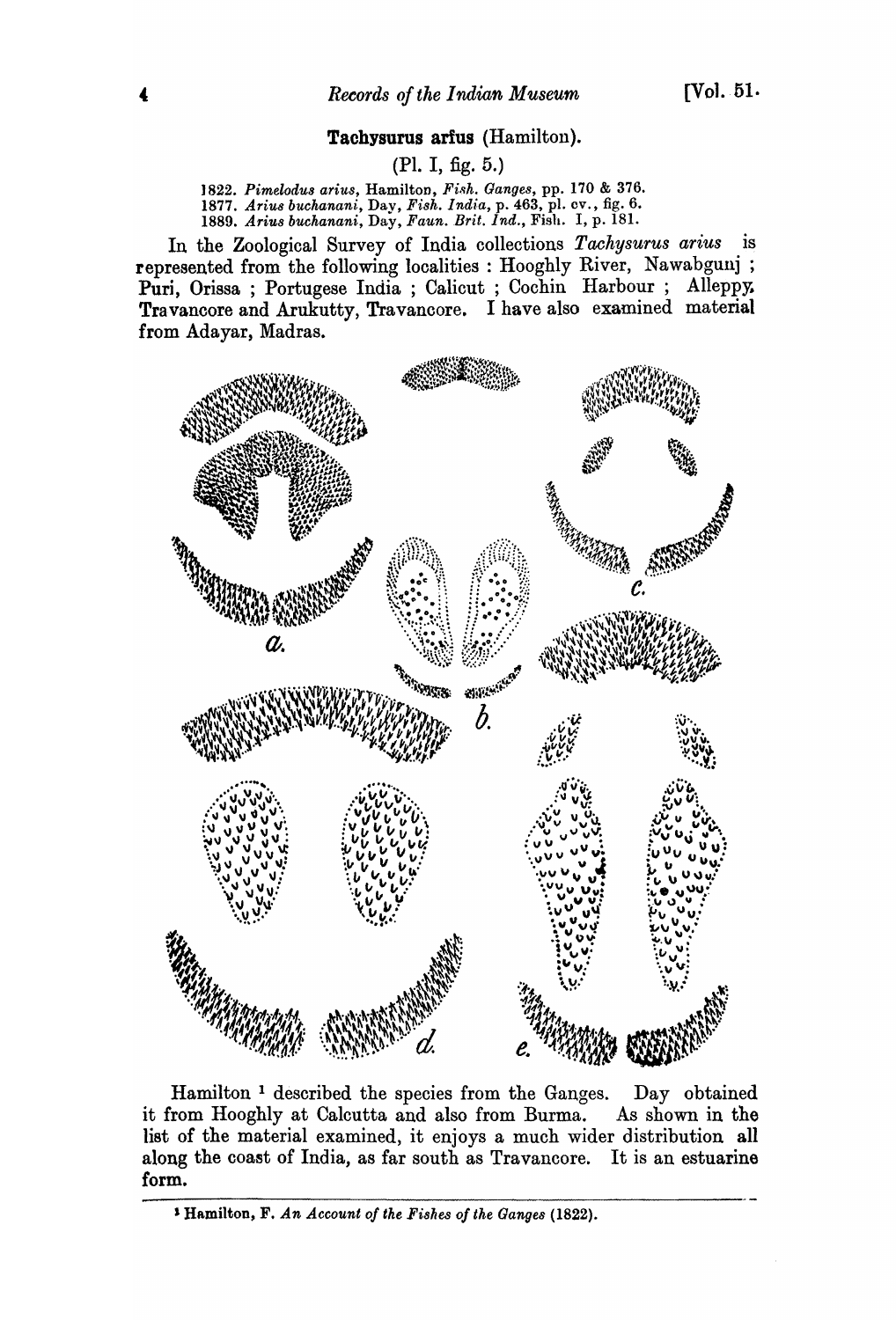Both Hamilton and Day indicate that the anal fin has 22 rays but my observations on a large collection of specimens of the Indian Museum show that the fin formula is 19-20. Hamilton also mentions that the back-fin ends in a flexible point much longer than the membrane, referring to the dorsal filament. In all the specimens I have examined dorsal filament is a distinct feature. Day makes no mention of this.

Weber and de Beaufort<sup>1</sup> and Hora<sup>2</sup>, have raised the question whether Arius maculatus Thunberg could be identical with *Arius arius* (Ham.). From a large number of  $\overline{T}$  arius that I have been able to examine and compare with the description and figures of *A. maculatus,I* am of opinion that these two species are distinct. In *maculatus,* the premaxillary band of teeth is 6-7 times as long as broad and the palatine patches of teeth are placed far back on the palate, while in *T arius,* the premaxillary band of teeth is only 4 times as long as broad and the palatine patches of teeth placed forward, immedia tely posterior to premaxilla. *T. maculatus* also occurs in seas, estuaries and rivers (Weber & de Beaufort).

### Tachysurus burmanicus (Day).

*1877. Arius burman·icus,* Day, *Fish. 1 ndia,* p. 458. 1889. *Arius burmanicus, Day, Faun. Brit. Ind.*, Fish. I, p. 174.

The material of *Tachysurus burmanicus* in the colleotion of the Zoological Survey of India is from Moulmein, Burma; the standard length of the largest specimen is 192 mm.

### Tachysurus coelatus (Cuv. & Val).

(PI. I, fig. 7 & PI. III, fig. 4.)

*1840. Arius coelatus,* Cuv. & Val, *Hist. Nat. Poiss.* XV, p. 66 (type-locality: Bombay).

- 1864. Arius coelatus, Günther, *Cat. Fish Brit. Mus. V*, p. 158, fig. (teeth).
- *1877. Arius coelatus,* Day, *Fish. India,* p. 459, p1. ev., fig. 5.
- 1889. Arius coelatus, Day, Faun. Brit. Ind. Fish. 1 p. 174.
- 1913. Arius coelatus, Weber & Beaufort, Fish. Indo-Austral. Archipel. 11 p. 310, fig. 134 (upper teeth).
- *1941. Tachysurus. coelatus,* Fowler, *Bull. U. S. Nat. Mus.* (100) XIII, p. 758.

*Tachysurus coelatus* is represented by specimens in the collections of the Zoological Survey of India from Puri (Orissa) and the Hooghly river at Sunderbans. I have also examined specimens of this species obtained from the Bombay Coast.

The species attains a large size and is one of the six common commercially important fishes on the Bombay coast.

<sup>&</sup>lt;sup>1</sup> Weber, and de Beaufort, L. F. *Fishes of the Indo-Australian Archipelago* **II**, 284 (1913).

<sup>&</sup>lt;sup>2</sup>Hora, S. L. Fish of the Tale Sap. Mem. Asiat. Soc. Bengal VI, p. 467 (1926).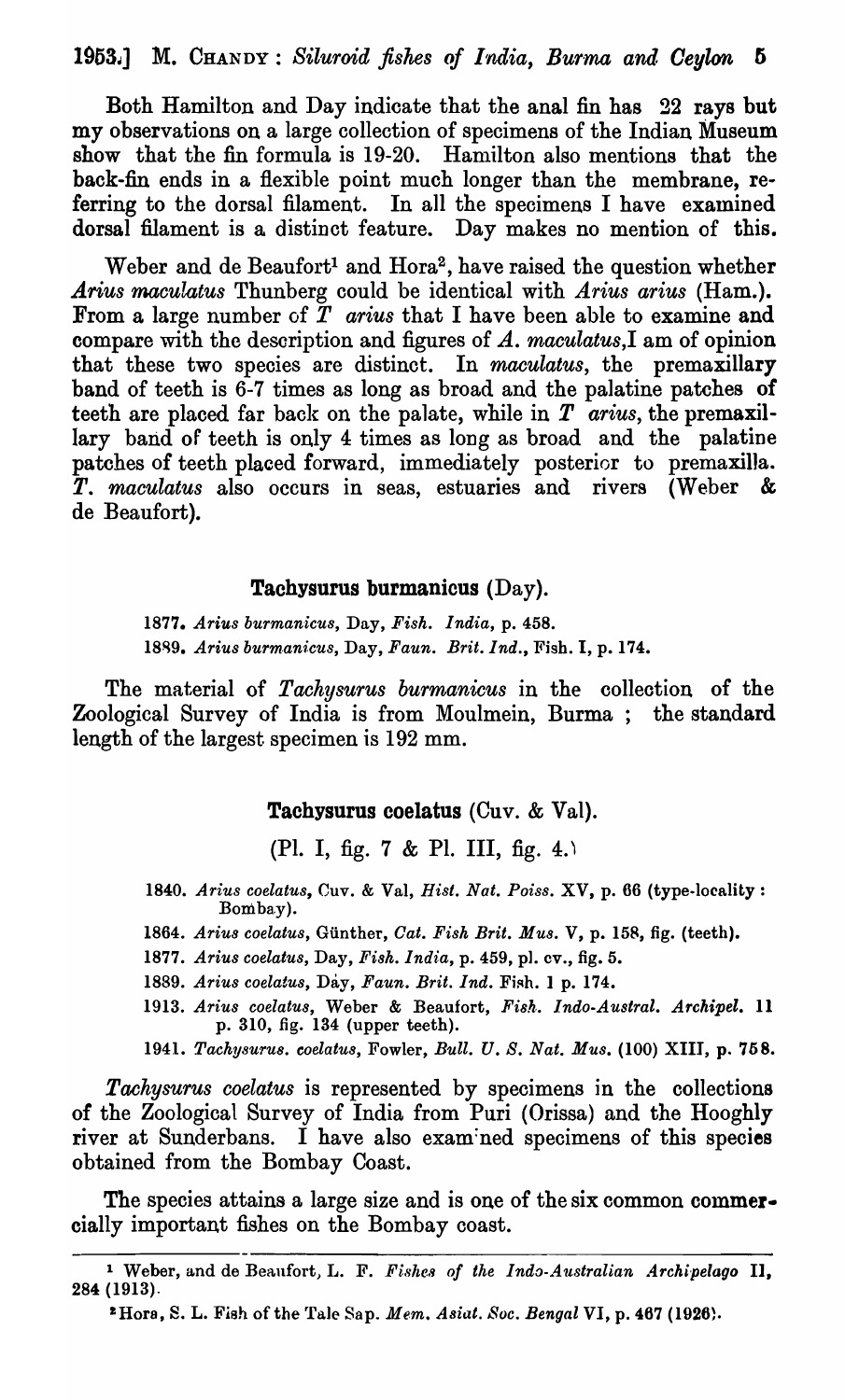### Tachysurus crossocheilus (Bleeker).

# (Text-fig. 2, a.)

- 1846. *Ariu8 t'/ro.9socheilu8,* Bleeker, *Nat. Geneesk, Arch. Ned.lndie* 111(2), p. 131 (type-IocaJity : Batavia).
- 1864. Arius tonggol, Günther, *Cat. Fish. Brit. Mus.* V, p. 164.
- 1913. Arius crossocheilus, Weber & Beaufort, Fish. Indo-Austral. Archipel. II, p. 276.
- 1926. Arius crossocheilus, Herre, Philippine Journ. Sci. XXXI, p. 398.
- 1941. Tachysurus crossocheilus, Fowler, *Bull. U. S. Nat. Mus.* (100) XIII, p.768.

The species is recorded by the author for the first time in India from Bombay, although its occurrence in the Indo-Pacific seas is known. It closely resembles T *dussumieri,* from which it can be differentiated by the shape and disposition of the palatine patches of teeth and also by the nature of the individual tooth on these patches .



It is not a common species in India. It is marine and attains a large size. It is marketed in Bombay, from where the author obtained two specimens 191 mm. and 251 mm. in length respectively.

### Tachysurus dussumieri (Cuv. & Val).

(PI. II, fig. 1 and Text-fig. 1, e.)

1840. Arius dussumieri, Cuv. & Val, Hist. Nat. Poiss. XV, p. 84. 1864. Arius dussumieri, Günther, Cat. Fish, Brit. Mus., V, p. 163. *1877. Ari'lts duss1tmieri,* Day, *Fish. India,* p. 467, pI. cvii, fig. 7. *1889. Arius dussumieri,* Day, *Faun. Brit. Ind.* Fish. 1, p. 188.

In the collections of the Zoological Survey of India *Tachysurus*  $dussumieri$  is represented by specimens from the following localities: Rangoon, Burma, Karachi and Malabar. I have also examined specimens of this species obtained from Bombay and Ennore, Madras.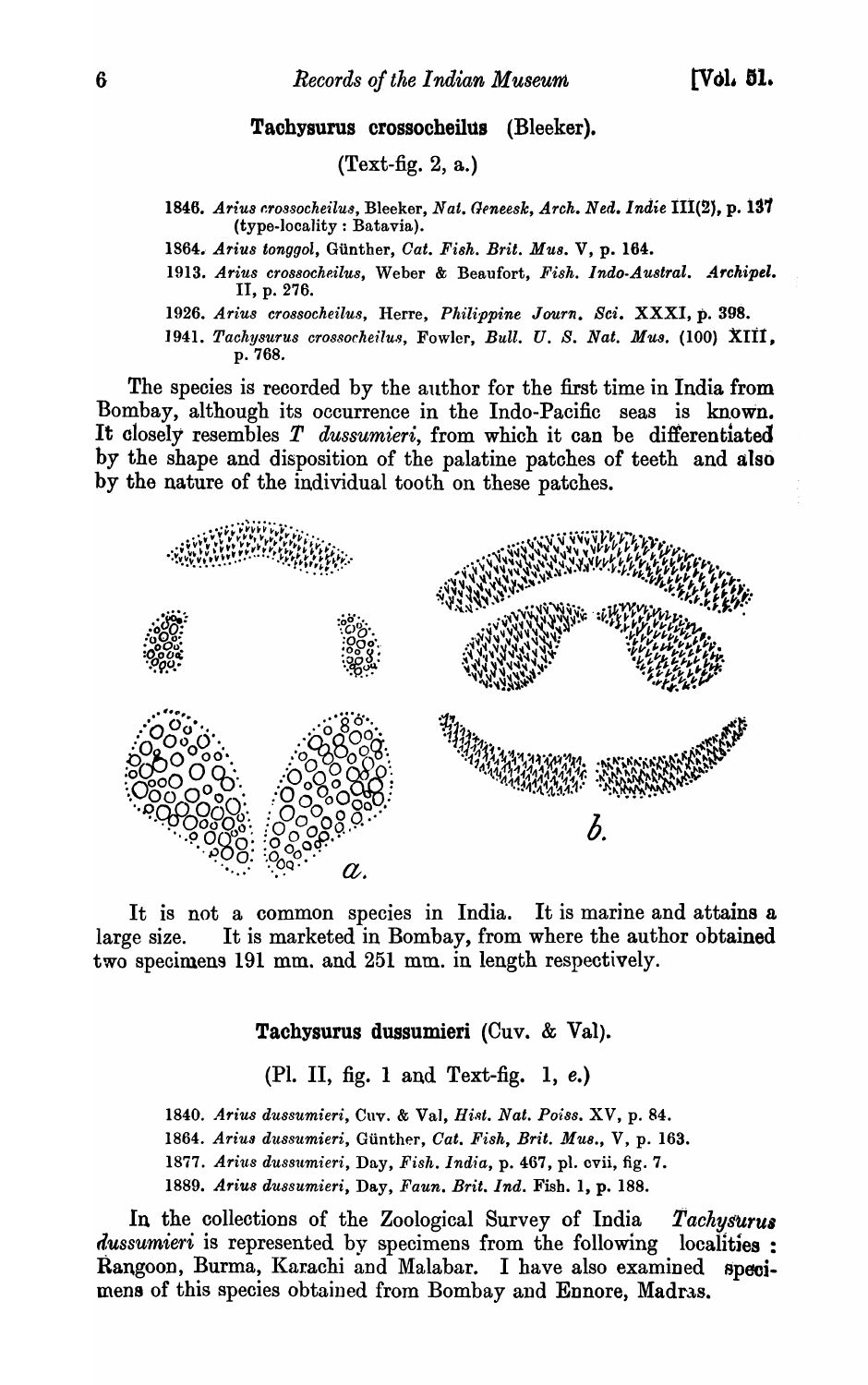The species has been recorded by J. L. B. Smith from the Deloga Bay; east coast of South Africa and is one of the two marine species of Tachysurus of that continent. Smith labels it as an "Indian species". It is common on the Bombay and Madras coasts and contributes towards the catfish fishery.

Tachysurus falcarius (Richardson).

(Pl. II, fig. 4  $&$  Pl. III, fig. 6.)

1844. Arius falcarius, Richardson, Voy. Sulphur. Ich., p. 134, pl. lxil, figs. 7-9.

1864. Arius falcarius, Günther, Cat. Fish. Brit Mus. V, p. 168.

*1877. Ariu8 falearius,* Day, *Fish. India,* p. 463, pI. cvi, fig. 5.

1889. *Arius falcarius, Day, Faun. Brit. Ind.* Fish. I, p. 182.

Tachysurus falcarius is represented by specimens from Rangoon and Canara in the collections of the Zoological Survey of India. I have also examined additional material obtained from Bombay and Madras where *falcarius* is a commercially important species.

### Tachysurus gagora (Hamilton).

(PI. I, fig. 12 and PI. III, fig. 10.)

1822. *Pimelodus gagora*, Hamilton, *Fish. Ganges*, pp. 167, 376.

1864. *Arius gagora, Günther, Cat. Fish. Brit. Mus. V, p.* 167.

*1877. Arius gagora,* Day, *Fish, India,* p. 465, pI. cvii, fig. 2.

*1889. Arius gagora,* Day, *Faun. Brit. Ind.,* Fish. I, p. 185.

1945. *Taehysurus gagora,* Smith~ *Bull.* U. *S. Nat. Mus.* 188, p. 406.

1948 (1949). *Taehysurus gagora,* Hora, *Bee. Ind. Mus.* XLVI, p. 68.

A widely known freshwater species recorded by Hamilton from Bengal as *Pimelodus gagora*. Suavage reports its occurrence from Siam also. Smith<sup>1</sup> remarks "It (T *gagora*) was described by Günther as *Arius macracanthus".* In Günther's *Catalogue* (V, p. 167, 168), there is no allusion to this, neither is there any reference to *macracanthus* in his synonymy of *gagora*. Günther describes them as two distinct species. The only possible ground of likeness between the two species is the nature of palatine teeth. But the location of the palatine patches is different in the two species to be of suffioient systematic importance and therefore, there is no ground for Smith's assumption.

The material of *Tachysurus gagora* in the collection of the Zoological Survey is from Calcutta.

## Tachysurus jella (Day).

(PI. I, fig. 9 and PI. III, fig. 11.l

180S. *Deddijellah,* Russell, *Fishes, Vizagapatam.* p. 5'.

1877. Arius jellah, Day, Fish. India. p. 467, pl. cvi, fig. 3.

18S~. *Arius fellah,* Day, *Faun. Brit. Ind.* Fish, I, p. 187.

Tachysurus *jella* is represented by specimens from Madras, Pulta (Calcutta) and Burma in the collections of the Zoological Survey of India,

»

I I I

<sup>1</sup> Smith, H. M. *BuU. l'. S. Nat. MU8.* 188, (1945).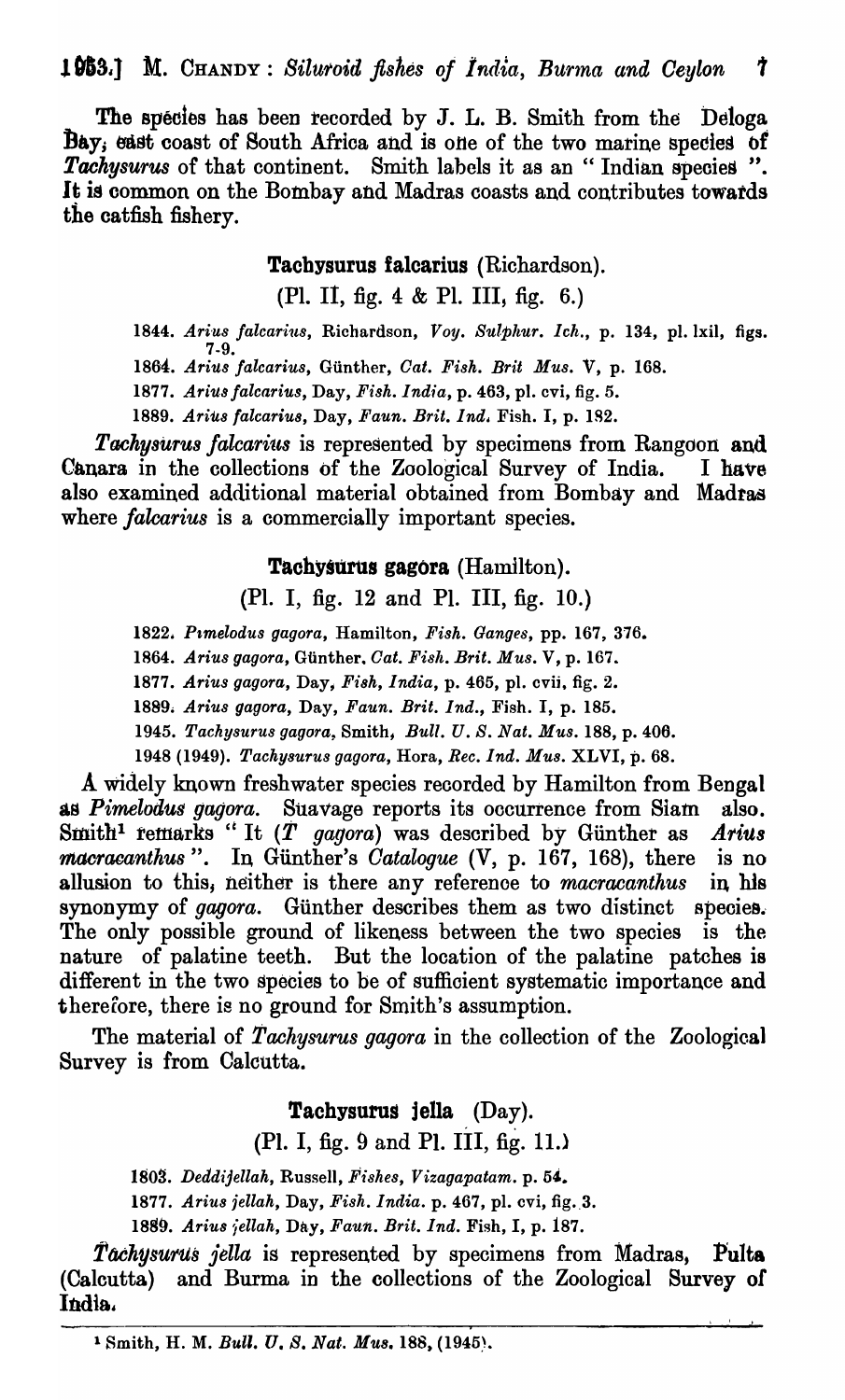In the present study based on the collections of the Indian Museum, its range of distribution extends north along the coast to mouth of Ganges and eastwards to Burma.

Very common in the Bay of Bengal and contributes a high percentage in the marine catfish industry of this province.

### Tachysurus malabaricus (Day).

(PI. I, fig. 11 and PI. III, fig. 12.)

*1877. Arius malabaricus,* Day, *Fislt. India.* p. 464, pl. ev. 11, fig. 4. *1889. Arius malabaricus,* Day, *Faun. Brit. Ind.* Fish. I, p. 183.

*Tachysurus malabaricus* is represented by specimens in the collection of the Zoological Survey of India from Canara and Malabar; it is a very common species along the Malabar Coast and attains a large size. It is highly valued as a foodfish.

### Tachysurus macronotacanthus (Bleeker).

(PI. II, fig. 3 and PI. III, fig. 9.)

1862. Arius macronotacanthus, Bleeker, Atl. Ichthy. Silur, II, p. 32, t. 55.

*1864. Arius macronotacantllus,* Gunther, *Cat. Brit. Mus.* V, V. p. 169.

*1877. Arius macronotacantllus,* Day, *Fish. India,* p. 465, pI. exiii, fig. 1.

- *1889. Ariu8 macronotacantltus,* Day, *Faun. Brit. Ind.* Fish. I, p. 184.
- *1913. Ariu8 macronotacantltus,* Weber & Beaufort, *Fish. Indo-Austral. Archipel,* II, p. 309.
- *1945. Tackysurus macronotacantltus,* Smith, *Bull. U. S. Nat. Mus.* 188, p. 410.

*Tachysurus macronotacanthus* is represented by specimens from Singgora (Thailand) in the collections of the Zoological Survey of India.

According to Gunther, *A. macronotacanthus* is synonymous with A. arius (Cantor), perhaps on the similarity of dentition, but details of systematic analysis point that this view is not tenable.

## Tachysurus nella  $(Cuv. & Val)$ .

(PI. I, fig. 6 and PI. III, fig. 2.)

*1840. Pimelodu8* ? *nella,* Cuv. & Val., *Hist. Nat. Pois8.* XV, p. 162.

*1877. Ariu8 nella,* Day, *Fish. India,* p. 465.

1889. *Ariu8 nella,* Day, *Faun. Brit. Ind.,* Fish. I, p. 184.

In the collections of the Zoological Survey of India *Tachysurus nella* is represented by specimens from tbe Lawsons Bay in Vizagapatam and Puri in Orissa.

As Day's account of the species is inadequate, I have described it below in detail and noted that its range of distribution extends to the Orissa Coast.

Tachysurus nella s comparat vely a smal!-sized fish growing to about 18 cm. in length  $(9\frac{1}{2})$  inches according to Day).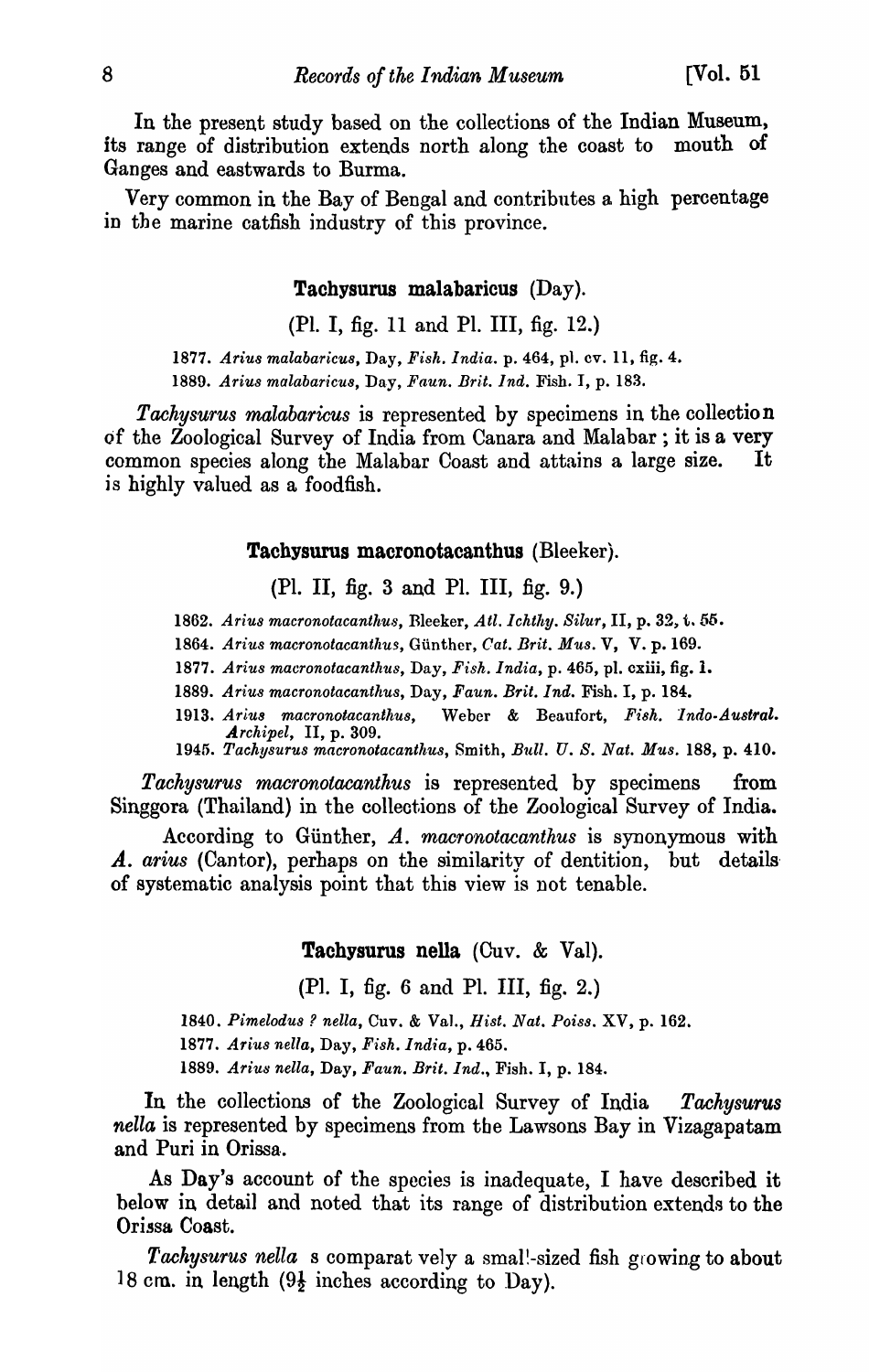The head is fairly broad, depressed and rounded at the snout; its length is contained 3·19 times in the standard length. The height of head at the occiput  $1.70-1.96$  times and its width  $1.36-1.50$  times in its length. The eyes are situated midway between the tip of the snout and the opercular border, on the lateral margin of the head towards the maxillary bone of the upper jaw. The diameter of the eye is contained about 4·66 times in the length of the head and 2-15 in the length of the snout and 2·99 in the inter-orbital width. The dorsal surface of the head is smooth except in the posterior part, where the tubercles of the headshield are present. Tubercles border the side of the occipital crest which is 4 times as along as broad. The occipital fontanelle is a narrow furrow, not quite reaching the occipital crest. The gape of the mouth equals the distance of the head behind the posterior border of the eye and the operculum. The upper jaw is more prominent than the lower and the lips are fimbriated. There are three pairs of barbels. The maxillary barbels reach the middle of the pectoral fin. The outer mandibular barbels extend beyond the gill-membrane, and the inner mandibular pair is slightly shorter.

The height of the body is about 4·4 times in the standard length. The least height of caudal peduncle is contained about  $1.7-1.83$  in its length.

The dorsal fin is about as high as the body at the occiput, broken in most of the specimens. The dorsal spine is about 1·48 in a young specimen 8·42 cm. long. Basal bone of the dorsal spine is narrow and shaped like a broad V.

The pectoral fin is immediately behind the opercle and is bordered above by the triangular humeral spine. The spine is 1·69 cm. in the smallest specimen and is comparatively longer than the dorsal spine. The ventral spine almost reaches the anal. The caudal is forked.

The colour is bluish leaden black on the dorsal surface while the ventral part of the abdomen and tail is dull white (the specific name of the fish is derived from the local or Indian name, which means black *(nalla* Telugu., blaok).

There are villiform teeth on the upper and lower jaws. The premaxillary band is short, about 3 times long as broad. The vomerine and palatine teeth are separated. The vomerine teeth are found in a small patch one on each corner of the roof of the mouth, immediately behind the premaxillary band. The palatine teeth are molariform and are disposed in a long wedge-shaped patch behind the vomerines on either side, reaching almost to the posterior extremity of the buccal cavity. The dentition closely resembles that of *T. dussumieri* from which this species differs in having a narrower head, longer barbels and shorter premaxillary band, and in colouration, size and distribution.

*Distribution.-Day* reports *A. nella* from the Coramandal coast. Of the specimens examined by the author, two are from Lawson's Bay, Vizagapatam, collected by the Zoological Survey of India in 1929 and the third from Puri, Orissa coast. These are preserved in the collection of the Indian Museum.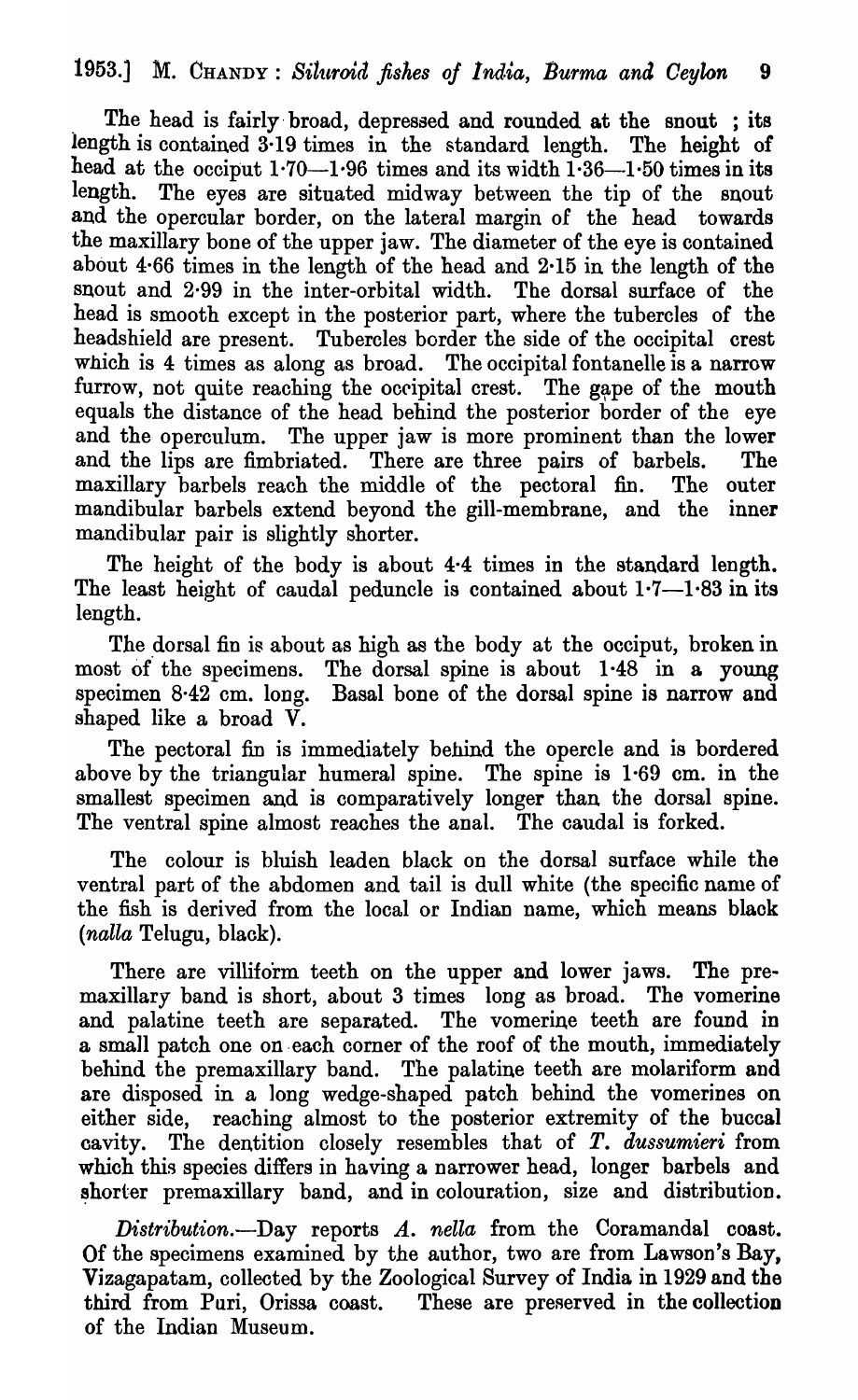### 10 Records of the Indian Museum

|                                        |           |                | Vizagapatam.   |              |
|----------------------------------------|-----------|----------------|----------------|--------------|
| Standard length                        |           | 142.0          | 182.4          | 84.2         |
| Length of head                         |           | 45.0           | 55.9           | 24.8         |
| Height of head at occiput              |           | 22.9           | 32.8           | $16-2$       |
| Width of head                          |           | 33.0           | 38.8           | 19.6         |
| Length of snout                        | $\bullet$ | $20 - 3$       | 25.7           | 11·1         |
| Diameter of eye                        | $\bullet$ | 9.8            | 10.5           | $6 - 1$      |
| Interorbital width<br>$\pmb{\cdot}$    | $\bullet$ | $26 - 8$       | $32 - 8$       | 13·1         |
| Depth of body                          |           | $35 - 7$       | 34.0           | $22 \cdot 1$ |
| Length of caudal peduncle              |           | 23.8           | 31.10          | $16 - 9$     |
| Least height of caudal peduncle        |           | 14.5           | $15-3$         | 8·2          |
| Longest ray of dorsal                  |           | 33.8           | $38 - 9$       | $14-8$       |
| Length of dorsal spine                 |           | Missing        | <b>Missing</b> | $14-8$       |
| Length of pectoral<br>$\ddot{\bullet}$ |           | 30.8           | 38.9           | $\bullet$    |
| Length of pectoral spine               |           | <b>Missing</b> | <b>Missing</b> | 16.9         |
| Length of ventral                      |           | $20-3$         | $21 - 00$      | $9 - 5$      |

# TABLE OF MEASUREMENTS (in millimetres).

# Tachysurus nenga (Hamilton).

(Pl. I, fig. 8, and Pl. III, fig. 5.)

*1822. Pimelodu8 nenga,* Hamilton\_ *Fi8h. Gange8,* pp. 171-376.

*1877. Ariu8 nenga,* Day, *Fi8h.India,* p. 458, p1. civ., fig. 3.

Ig8~. *Arius nenga,* Day, *I'aun. Brit.ind., Fish.* t, p. 173.

1948 (1\J49). *Ariu8 nenga,* Hora, *Bee. Ind. Mus.* XLVI, Pi 69.

*Tachysurus nenga* is represented by specimens in the collections of the Zoological Survey of India from the Hooghly river at Calcutta.

The systematic position of T. nenga is rather problematical. The species is recorded by Hamilton and Day from the Ganga. As pointed out by Day, it resembles  $T$  *coelatus* so closely that he has suggested that nenga may be variety of *coelatus*. The only difference I could find between the two species is in the proportion of eye-diameter to length of head as indicated in the Key on page 3. The range of distribution is different in the two species ; *coelatus* is a marine form with extensive distribution in the Indo-Pacific Seas but shows a tendency to migrate into freshwater, while *nenga* is recorded only from the Ganga. Since in no two species of the genus *Taohysuris* the dentition is identical, I am inclined to view that *nenga* is most probably a freshwater variety of *coelatus*, which has undergone changes in size and colouration.

*Tachysurus nenga* is represented by specimens in the collections of the Zoological Survey of India from the Hooghly river at Calcutta.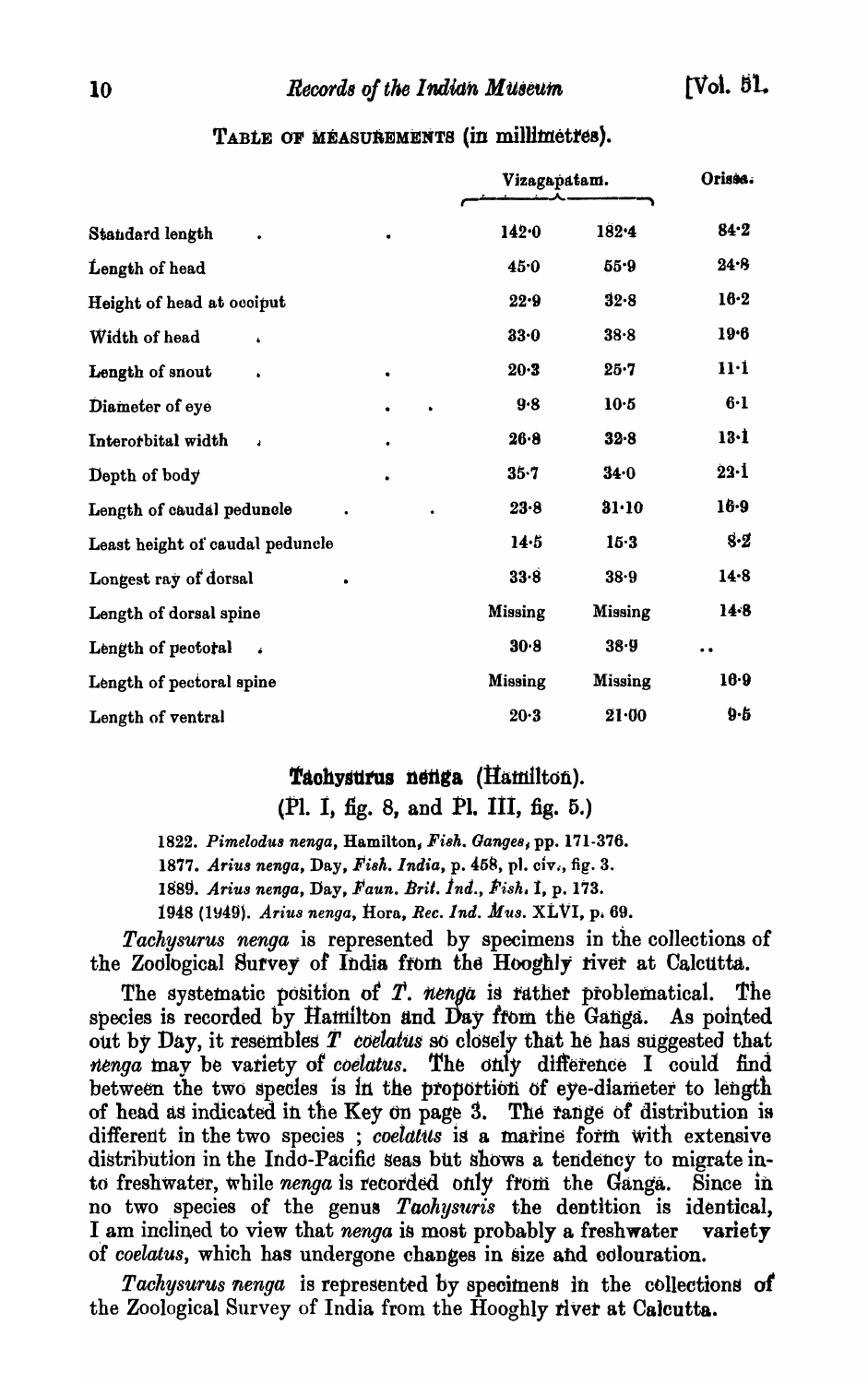Tachysurus parvipinnis  $(Day)$ .

(PI. II, fig. 7 and Text-fig. 2, b.)

*1877. Arius parvipinnis,* Day, *Fish. India,* p. 460, pI. ex. fig. 1. *1889. Arius parvipinnis,* Day. *Fish. Brit. India,* Fish I, p. 177.

*Tacllysurus parvipinnis* is represented by specimens obtained from the Orissa Coast in the collections of the Zoological Survey of India.

Tachysurus platysomus (Day).

(Pl. II, fig. 2 and Text-fig. 1.  $d$ .)

*1877. Arius plalysomus,* Day, *Fi8h. India,* p. 464, pl. ev. 11, fig. 3. *1889. Arius platysomus,* Day, *Faun. Brit. Ind.,* Fish. I, p. 183.

*Tachysurus platysomus* is represented by specimens in the collections of the Zoological Survey of India from Canara, Malabar and the H ooghly river at its mouth. I have also examined additional material collected from the Bombay Coast.

This species was established by Day from specimens obtained from Canara, Malabar. Later surveys have shown that it occurs in other parts also, *viz.*, Bay of Bengal and Bombay. It has been recorded as bne of the six main catfishes of commercial importance in Bombay and also in Madras. .

### Tachysurus sagor (Hamilton).

(PI. II, fig. 5 and PI. III, fig. 8.).

*1822. Pimelodus sagor,* Hamilton, *Fish. Ganges,* p. 169 & 376.

1839. Bagrus sagor, Cuvier & Valencienne, *Hist. Nat. Poiss.* vol. 14, p. 445.

*1853. Arius sagar,* Blecker, *Verh. Batav. Genootsch. xxv,* p. 56.

*1864. Arius sagor,* Gunther, *Oat. Fish. Brit. Mus.* -., p. 141.

*1877. Arius sagor,* Day, *Fish. India,* p. 461, pI. e-., fig. 1.

1889. Arius sagor, Day, Faun. Brit. Ind., Fish. I, p. 141.

*1913. AriuB sagor,* Weber & Beaufort, *Fish. Indo-Austr. Archip.* 2, II p. 289.

1941. *Tachysurus sagor,* Fowler, *Bull.* U. *S.* Nat. *MU8.* (100) XIII, p. 761.

*1945. TaehysuruB sagor,* Smith, *Bull. U. S. Nal. MU8.* IS8, p. 413.

1948 (1949). *Tachysurus sagor*, Hora, *Rec. Ind. Mus.* XLVI, p. 68.

*Tackysurus sagor* is represented by specimens in the collections of the Zoological Survey of India from Calcutta, Penang and the Sangor Island in the Bay of Bengal. I have also examined specimens of the species obtained from Bombay.

## Tachysurus satparanus (Chaudhuri).

(PI. I, fig. 3.)

*1916. Arius 8atparanu8,* Chaudhuri, *Mem. Ind. Mus.* V, p. 432.

This species is represented in the collections of the Zoological Survey of India by specimens from the Chilka Lake, Orissa.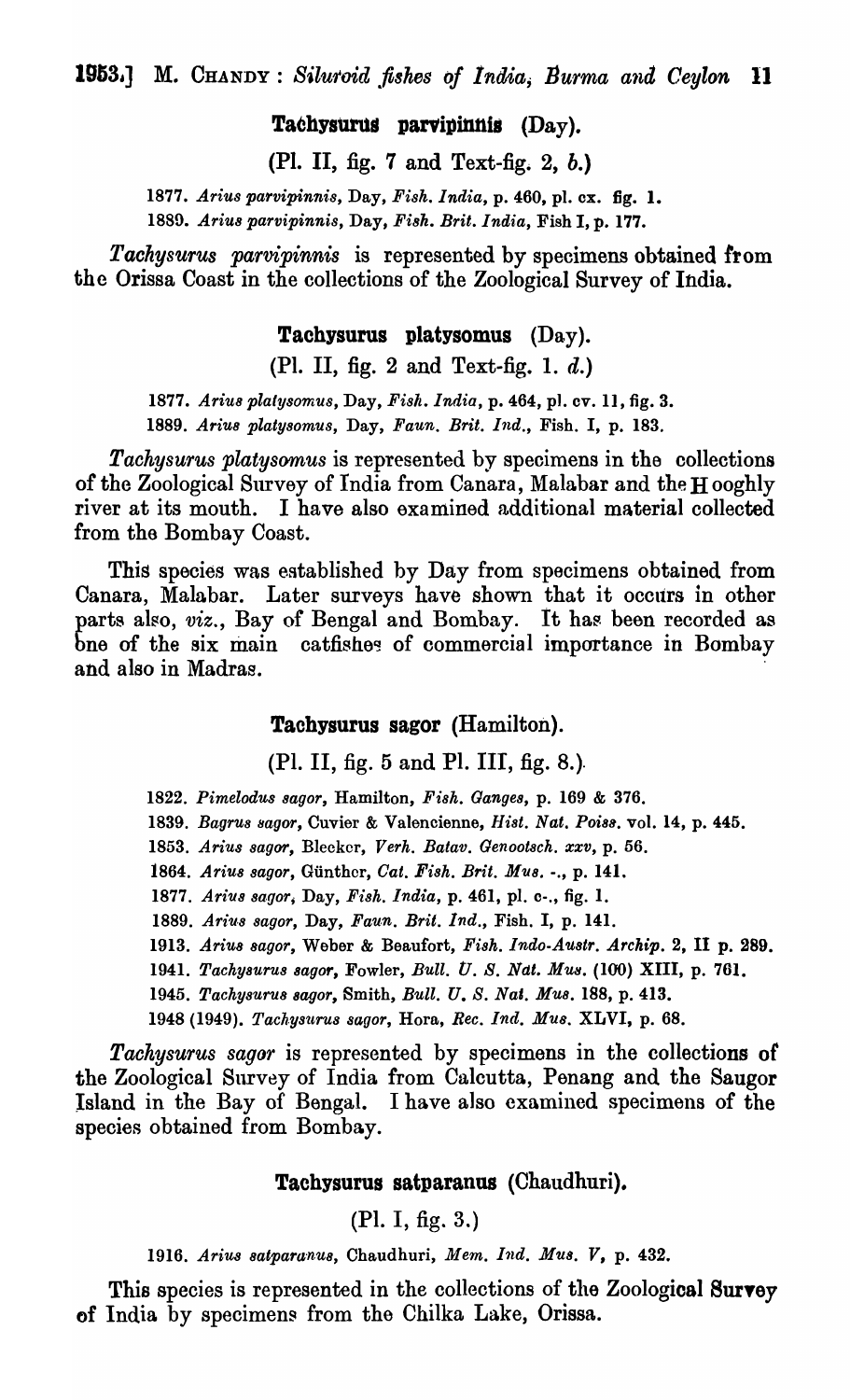### Tachysurus serratus (Day).

(PI. II, fig. 6 and PI. III, fig. 3.)

1877. Arius serratus, Day, Fish. India, p. 462, pl. CV, fig. 3. *1889. Ariu8 8erratu8,* Day, *Faun. Brit. Ind.,* Fish. I, p. 180.

**Tachysurus serratus is represented by specimens from Sind in the** collections of the Zoological Survey of India.

### Tachysurus sona (Hamilton).

(P1. I, fig. 2 and PI. III, fig. 1.)

- 1822. Pimelodus sona, Hamilton, Fish. Ganges, pp. 172, 376, type locality, BengaL
- 1864. Pimelodus sona, Günther, *Cat. Fish. Brit. Mus.*, V, p. 143.
- *1871. Ariu8 sona,* Day, *Proc. Zool. Soc. London,* p. 708.
- 1877. Arius sona, Day, Fish, India, p. 462, pl. CV, fig. 2.
- *1889. Ariu8 8ona,* Day, *Faun. Brit. Ind.,* Fish. I, p. 179.
- 1927. Tachysurus sona, Fowler, *Journ. Bomb. Nat. Hist. Soc. XXXII*, p. 255.
- 1941. *TachY8uru8 8ona,* Fowler, *Bull.* U. S. *Nat. Mu·s.* (100) XIII, p. 762.

1948 (1949). *Tachysurus sona*, Hora, *Rec. Ind. Mus.*, XLVI, p. 69.

Tachysurus sona is represented in the collections of the Zoologica I Survey of India by specimens from Bombay, Puri, Penang and Calcutta. Additional material collected by me from the Bombay Coast has also been examined.

Günther records *Arius gagroidus* from Calcutta, which he thinks to be synonymous with *sona,* perhaps on account of the similarity of their palatine teeth. But the two species differ in a number of anatomical features, particularly the anal fin formula.

Günther in his account of *Arius aroides* adds a final comment that "Blyth" identified *A. aroides* with *Pimelodus sona* Ham-Buch to which opinion we do not accede" Both these authors seemed to have some confusion regarding the correct identification of *T* sona (Ham.) which is a clearly defined species and is easily diagnosed by its characteristic dentition and other features.

This is one of the six commercially important marine catfishes of the Bombay coast.

### Tachysurus subrostratus (Cuv. & Val.).

(PI. I, fig. 10 and Text-fig. I.e.)

1840. *Arius subrostratus*, Cuv. & Val., *Hist. Nat. Poiss.* XV, p. 62. 1877. Arius subrostratus, Day, Fish. India, p. 461, pl. CV. 1, fig. 6. *1889. Ariu8 8ubro8tratu8,* Day, *Faun. Brit. Ind.* Fish. I, p. 178.

In the collections of the Zoological Survey of India *Tachysurus subrostratus* is represented by specimens from Canara, Palliport, Travancore and Cochin.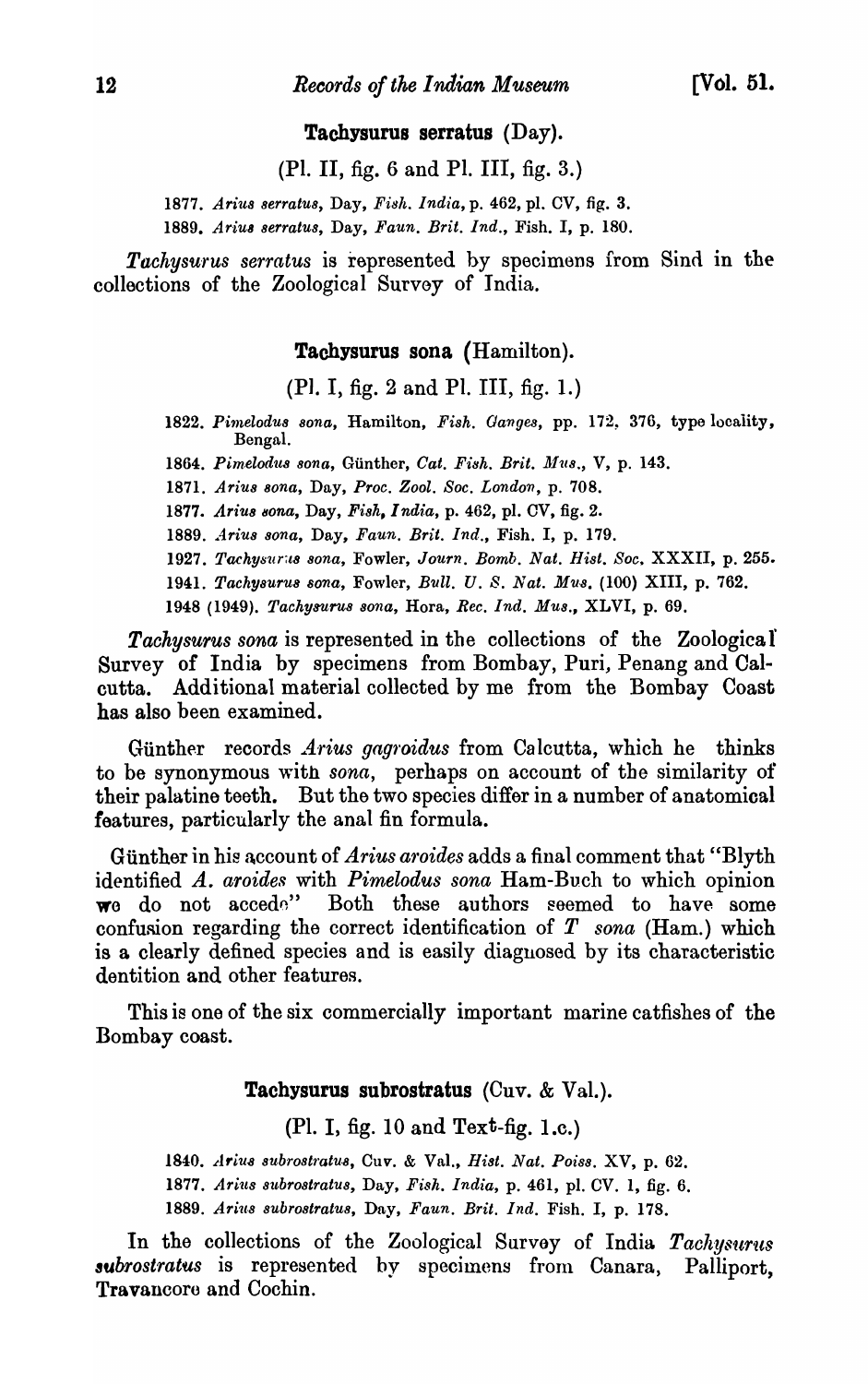1953.] M. CHANDY: *Siluroid fishes of India, Burma and Ceylon* 13

This is an exclusive peninsular species of India, recorded first from Canara on the Malabar coast by Day. Its range of distribution is found to extend further south to Cochin and Travancore. It is a marine form, ascending fresh waters.

The snout, which is depressed and pointed, is a characteristic feature. The vomero-palatine teeth are reduced and in this feature it approaches *acutirostris* and *burmanicus*, in both of which the snout is modified. The species has a remarkably long dorsal filament, reaching adipose fin.

### Tachysurus sumatranus (Bennett).

(Pl. I, fig. 1 and Pl. III, fig. 7.)

- *1830. Bagru8 8umatranU8,* Bennett, *Life of Sir S. Raffle8,* p. 691. (type locality: Sumatra).
- 1840. Arius venosus, Cuv. & Val., *Hist. Nat. Poiss. xv*, p. 69.
- 1864. Arius sumatranus, Günther, Cat. Fish. Brit. Mus. v, p. 182.
- 1877. *Arius sumatranus*, Day, Fish. India, p. 460, pl. CVII, fig. 6.
- *1889. AruY8 8umatranus* Day, *Faun. Brit. Ind.,* Fish. 1, p. 176.
- 1910. Tachysurus venosus, Seake, Philippine Journ. Sci. v, p. 266.
- *1913. Arius ven08UB,* Weber & Beaufort, *FiBk. Ind.-Austr., Archip.* II, p. 314.
- 1928. Tachysurus venosus, Fowler, *Journ. Bomb. Nat. Hist. Soc.* XXXIII, p.l04.
- 1945. Tachysurus venosus, Smith, *Freshwater Fishes of Siam, Bull. U. S. Nat.* 188, p. 411.

*Tachysurus sumatranus* is represented by specimens from Andamans and Madras in the collections of the Zoological Survey of India.

## Tachysurus tenuispinis (Day).

 $(Pl. II, fig. 8 and Text-fig. 1 b.)$ 

1877. Arius tenuispinis, Day, Fish. India, p. 466, fig. 5. 1889. Arius tenuispinis, Day, Faun. Brit. Ind. Fish. I, p. 187.

*Tachysurus tenuispinis* is represented by specimens from Puri (Orissa) in the collections of the Zoological Survey of India. I have also examined additional material collected from Bombay.

This is a recently rediscovered species of Day, who described it from a single specimen obtained from Bombay. As the specimen was in a single specified extended from Domesa, the case of preservation is in the surface. The author has redescribed the species below from specimens taken from the type locality. Being of large size and occurring in plenty in Bombay, it can be considered an important species economically.

Tachysurus tenuispinis is a fairly large sized fish with the characteristic contours of the body of sea catfishes.

The head is dorso-ventarlly flattened. Its ventral surface is horizontal while the dorsal slopes down. The length of the head is 2.92 times in the standard length. The height of the head at the occiput (termination of the fontanelle) is 1·86 times and its width is I-56 times in its length, The snout is very much depressed and angular. The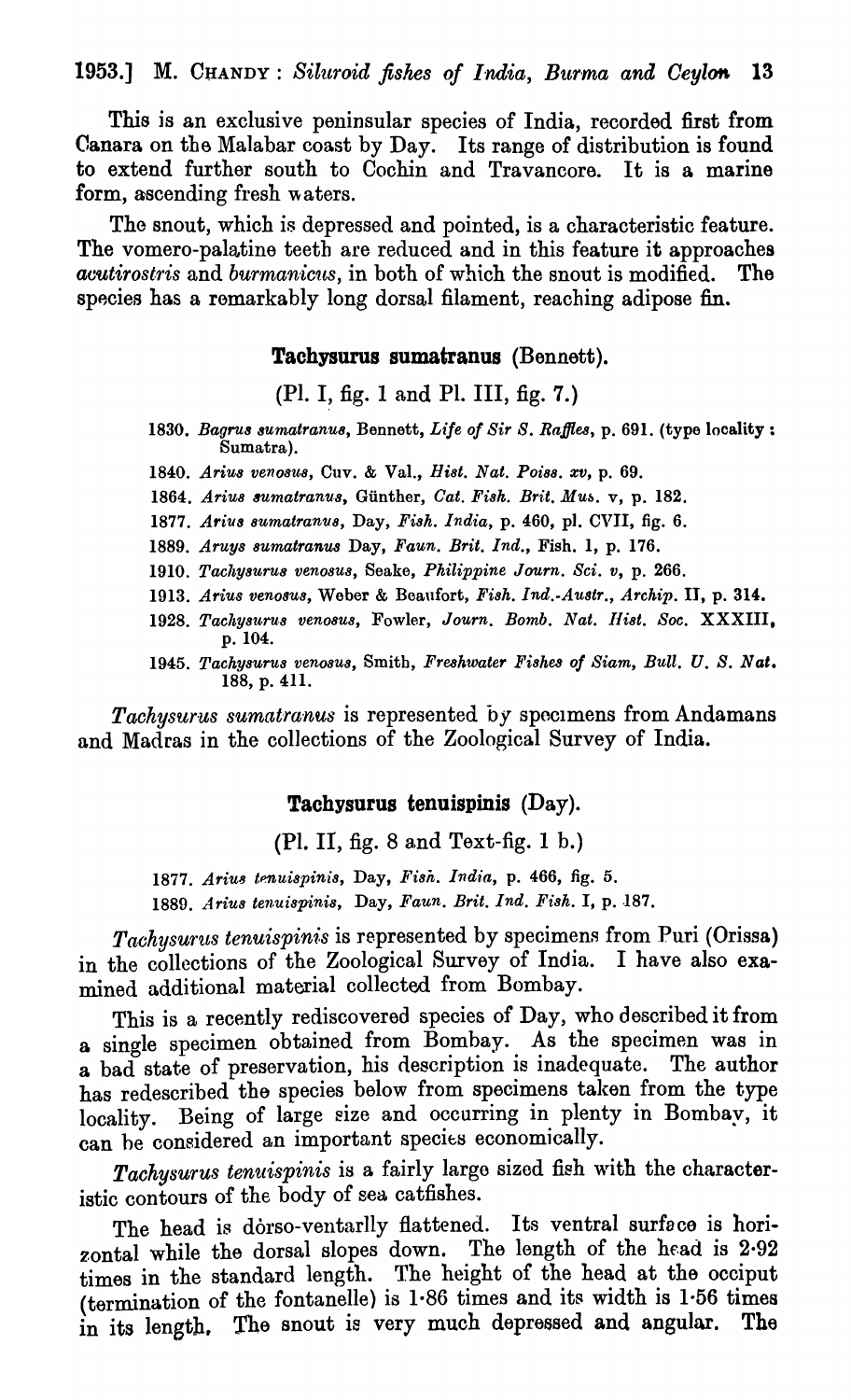upper lip is prominent, being produced in front of the lower. The eyes ara situated almost on the lower and lateral borders of the head, more towards the anterior half. The diameter of the eye is 7 times the length of the head, 3 times in the length of the snout of 3·43 times in the inter-orbital width. The nostrils are situated almost at the extremity of the snout. The median fontanelle commences at the level of the posterior nares as a narrow well-marked groove, almost reaching to the occipital crest. In the adult specimens, the skin of the head on either. side of the fontanelle and behind the eyes is studded with tubercles. These tubercles are sparse in the juvenile fishes. The occipital process is prominent with a crenulated keel and is about four times as long as broad. The width of the mouth equals the distance between the anterior nares and the anterior border of eye. The 3 pairs of barbels are all shorter than the head; the maxillary barbels extend to about  $\frac{3}{4}$  distance in the head, while the outer and inner mandibular both do not reach the gill-membrane. They are narrow fibrous-like filaments tapering to a slender point.

Tho dorsal fin is situated about midway hetween the tip of the snout and the adipose fin. The height of the dorsal fin corresponds to the depth of the body. The dorsal spine is as long as the distance of head without snout. It is slender and weak, crenulated on its outer border and serrated on the inner. The basal bone of the dorsal spine is small and V-shaped. The adipose fin is comparatively small and pigmented along the border and is half as long as the anterior dorsal. The pectoral fin also carries a slender spine of morc or less the same length as dorsal spine. The spines of the dorsal and pectoral fins give the appearance of attenuation, from which the specific name is derived. The ventral reaches the anal, the caudal is deeply forked.

The premaxillary band of teeth is four times as long as broad and has villiform teeth. The vomerine teeth are absent. The pear-shaped palatine patches are placed far back almost at the posterior extremity of the buccal cavity. The distance between the premaxillary band and the palatine patches is roughly the distance between the anterior nares and the anterior border of the eye. Palatine teeth are globular. Regarding dentition of *T tenuispinis,* Day *(Fish, India,* p. 458) observes "teeth on the palate absent, two pear-shaped globular patches normally" and again on p. 467, "the single specimen procured was not in a good state of preservation, it appears to be distinct *Hemipimelodus*, provided such are not the adult specimens of *Arius* which have lost their palatine teeth, or examples in which such teeth were abnormally deficient during the whole of their existence" From the specimens collected by the author in Bombay, it has been possible to verify this point. Tachysurus tenui*spinis* has the distinctive dentition as described above and since teeth are present on the palate the point raised by Day is no longer tenable and therefore *tenuispinis* does not belong to the genus *Hemipimelodus*.

Day also states *'Arius layardi* Günther from Ceylon, were it not that it has two pear-shaped patches of granular teeth placed far back agrees with the above, but a series of examples is necessary to prove, whether they are identical or not".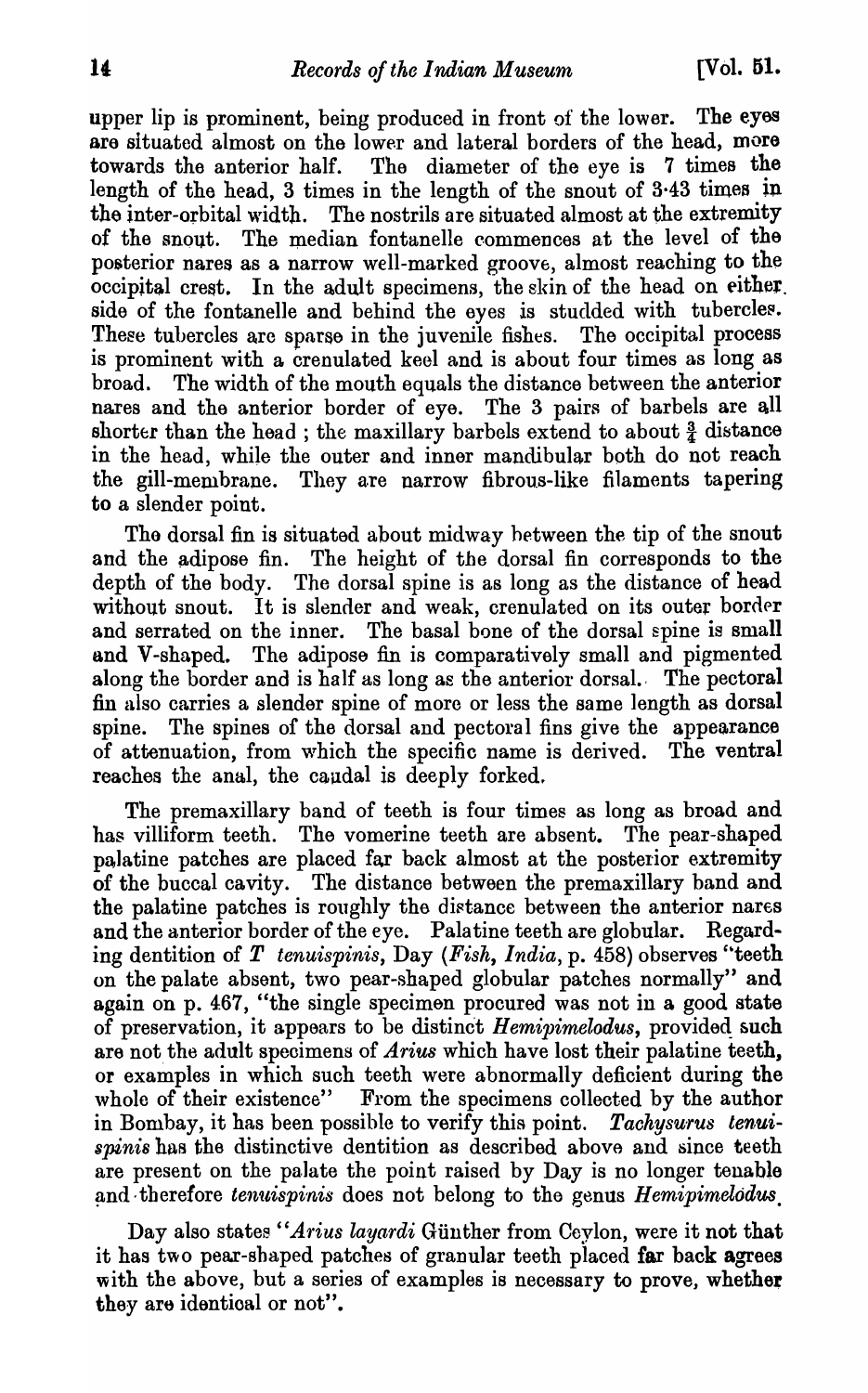A critical examination of the description and figures of *Arius layardi* and the verification of the teeth in  $A$ , tenuispinis indicate that these two species are most probably identical. However this cannot be confirmed without a study of specimen of *Arius layardi* from Ceylon. Günther commenting on the relationship of  $A$ , *layardi* is of opinion that it is closely related to *Arius tenuispinis* and also to *Arius tonggol* and *Arius argylopleuron*, both Malayan species.

The colour of *Tachysurus tenuispinis* is dark grey on the dorsal surface of head and half of the body, merging to silvery grey on the ventral surface. The tips of the dorsal, pectoral and caudal are dark.

*Distribution.*-*Tachysurus tenuispinis* was recorded from Bombay and Ceylon? by Day. The present author has been able to collect three specimens from Bombay recently, Since Day's account has been based on a badly preserved specimen' there is no type specimen of *T tenuispinis* in his colleotion in the Indian Museum and, therefore, the author's recent collection of Tachysurus tenuispinis has been registered in the Indian Museum.

### Measurements (in Millimetres).

| Standard length.                                          | $292 - 0$ | 264.2    | $138 - 0$ |
|-----------------------------------------------------------|-----------|----------|-----------|
| Length of head                                            | 100       | 92.5     | 44.1      |
| Height of head at occiput<br>(termination of fontanelle). | 53.1      | 48.5     | 24.5      |
| Width of head                                             | 64.0      | $56-2$   | $28 - 7$  |
| Length of snout<br>$\bullet$<br>٠                         | 42.9      | $37 - 4$ | 18.3      |
| Diameter of eye                                           | 14.2      | 13.7     | 8.7       |
| Interorbital width<br>$\bullet$                           | 48.7      | 48.2     | $21-1$    |
| Depth of body.                                            | $68 - 2$  | 54.0     | 26.0      |
| Length of caudal peduncle.                                | 44.5      | $39 - 5$ | $25 - 3$  |
| Least height of caudal peduncle.                          | 24.3      | 22.1     | $11-8$    |
| Longest ray of dorsal                                     | 72.1      | $52-9$   | 33.9      |
| Length of dorsal spine<br>٠                               | $57 - 7$  | broken   | $30-0$    |
| Length of pectoral                                        | 62.8      | 40.7     | 27·5      |
| Length of pectoral spine                                  | $60-0$    | broken   | 26·1      |
| Length of ventral<br>٠                                    | 47.5      | $38-1$   | 19.9      |
| Longest ray of anal                                       | $37-1$    | 25·1     | 18.0      |
| Length of base of anal                                    | 43.6      | 36.5     | $22 - 9$  |
| Length of base of adipose dorsal.                         | 14.4      | 12.8     | 8.8       |

## Tachysurus thalassinus (Ruppell).

(Pl. I, fig.  $4$  and Text-fig. I, a.)

1835. Bagrus thalassinus, Rüppell, *Neue Wirebelth Fishche*. p. 75, pl. XX, fig. 2.

*1864. Ariua tkalaBBinuB,* Gunther, *Cat. Fieh. Brit. MUB.* V, p. 139.

1877. Arius thalassinus, Day, Fish. India, p. 463, pl. civ, fig. 4, and pl. ovi, fig. 1.

1889. Arius thalassinus, Day, Faun. Brit. Ind., Fish.I., p. 181.

1941. Tachysurus thalassinus, Fowler, Bull. U. S. Nat. Mus. (100) XIII, p. 764.

1945, Tachysurus thalassinus, Smith, Bull. U. S. Nat. Mus. 188, p. 413.

1947. Tachysurus thalassinus, Misra, Rec. Ind. Mus. XLV, p. 125.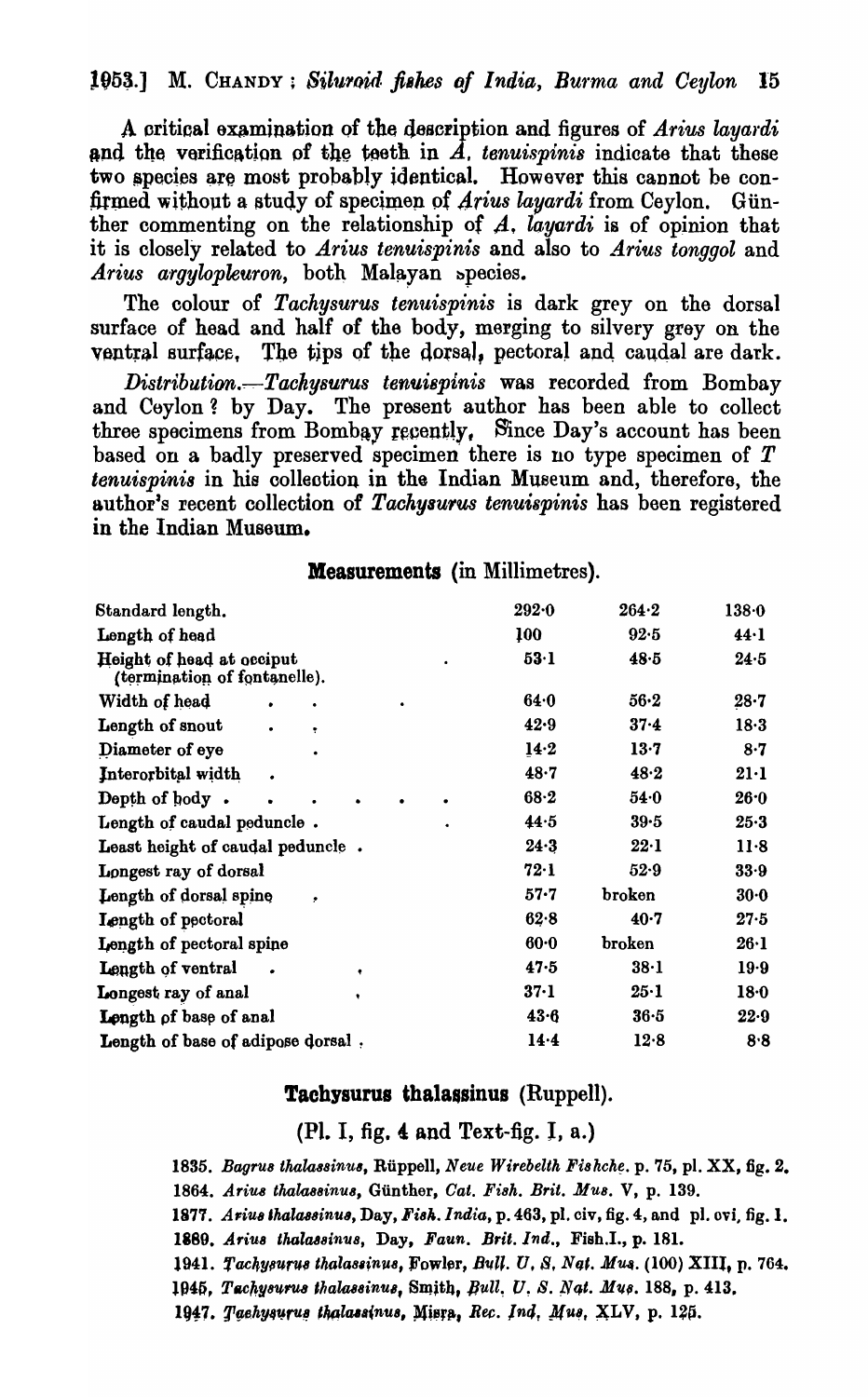*Tachysurus thalassinus* is represented by specImens from Gopalpur and Vizagapatam in the collections of the Zoological Survey of India. Additional material has also been obtained from the Bombay Coast.

The species is found abundantly in Bombay, Bengal and Madras and is important commercially.

### Tachysurus macracanthus (Günther).

1864. Arius macracanthus, Günther, Cat. Fish. Brit. Mus. -, p. 167.

*Tachysurus macracanthus* is represented' by specimens from the Bay of Bengal in the collections of the Zoological Survey of India.

#### Tachysurus sp.

A specimen of *Tachysurus* from Pegu, Burma is present in the collections of the Indian Museum. It has not been possible to specifically determine the specimen and is therefore deecribed here as a doubtful species.

B. VI., P. 
$$
1/10
$$
, A. 20, V  $1/5$ , C. 17.

*Tachysurus* sp. is about 26·5 cm. long with a disproportionately large head and slender tapering body. The profile of the head is convex, rising gradually from the snout to the beginning of the dorsal spine, from where the trunk begins to narrow towards the caudal end.

The head is longer than broad; its length is contained 3·35 times in the standard length. The height of the head at the occiput is  $1.67$ and its width  $1.34$  times in its length. The snout is  $2.48$  in the length of the head and is broad and flattened. Eyes are rather &mall and are contained 7 times in the length of the head, 2 ·84 in the length of the enout and  $2.70$  in the interorbital width. The nostrils are prominent, the anterior rounded and the posterior with a distinct valve. The dorsal surface of the head has a prominent occipital fontanelle, which commences about the middle of the posterior nares and broadens at the eye and again tapers to a narrow point at the occipital crest. A little behind the broadest part of the fontanelle is a white oval patch. The head shield is prominent and the pattern of the head tubercles is very distinct. The occipital crest is three times as long as broad. The basal bone of the dorsal spine is roughly trough-shaped.

Tho mouth is moderately large, its gape being equal to the distance between the posterior nares and the posterior border of the eye. There are three pairs of barbels, all shorter than the head; the maxillary barbels extend a little distance beyond the eye, and both the mandibulary barbels are still shorter.

The depth of the body is 5.43 times in the standard length. The least height of the caudal peduncle is  $2.93$  times in its length.

The dorsal fin is situated midway between the snout and the posterior border of the adipose dorsal; its spine is long, thick and strong. The adipose dorsal is comparatively large. The pectoral fins are slightly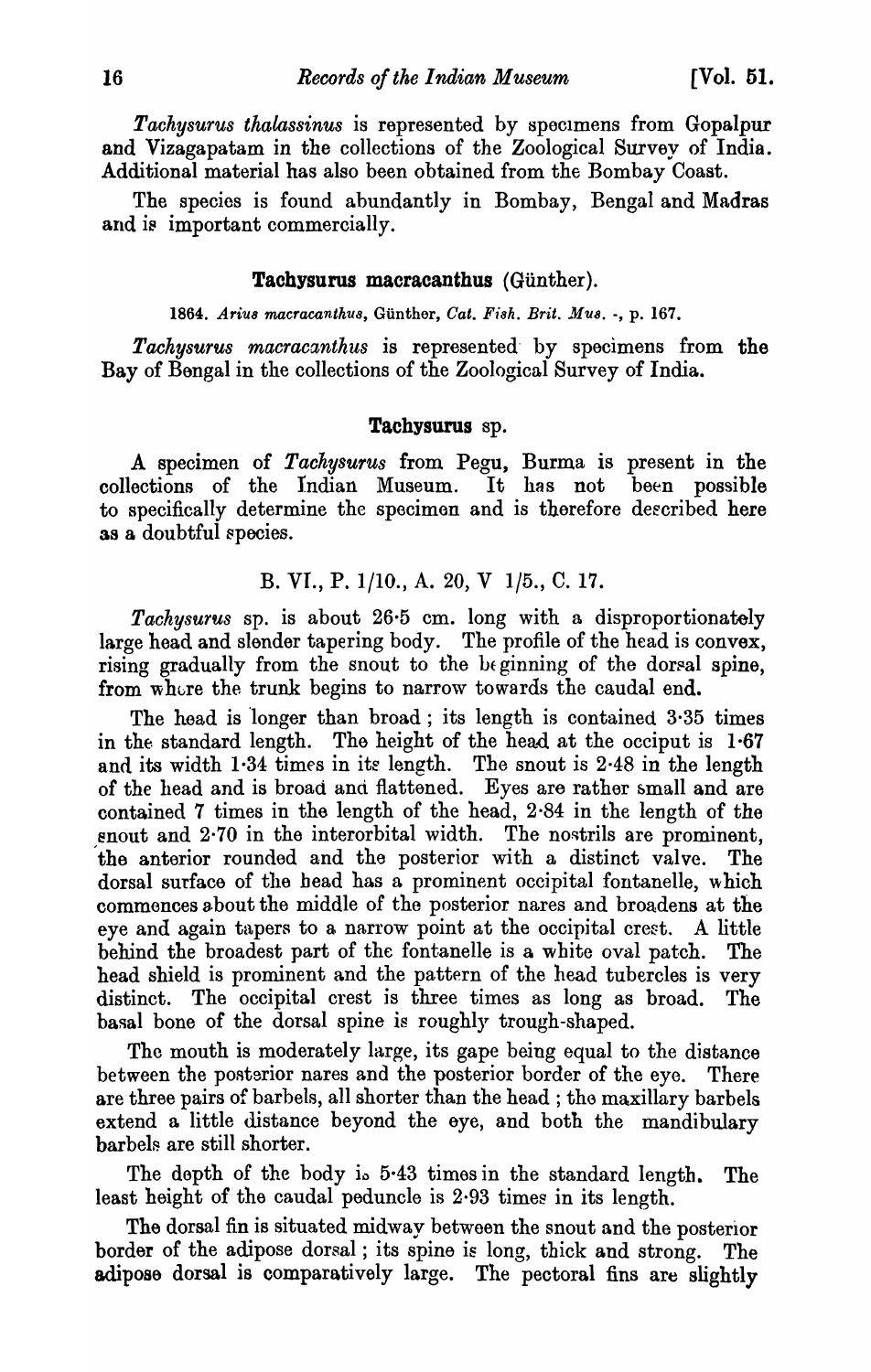longer than the dorsal with a prominent strong spine. The pelvic fins are large and they reach the anal, even overlapping it slightly. The anal fin is fairly long, its rays number twenty.

The premaxillary band of teeth is  $5$  times as long as broad. The palatine teeth consist of a small patch, about half the diameter of the eye, on each side of the roof of the buccal cavity widely separated from each other, the teeth are small and molariform. The gill-rakers are 23 in number (16+7), and are short, pointed and tooth-like.

The only available alcohol preserved specimen in the collection has a yellowish-brown colour, the upper half of the body more dark than the lower half. The posterior extremity of the dorsal fin, the pectoral fins and anal are darkly pigmented. There is a black blotch on the adipose dorsal.

The specimen is from the collection of Francis Day and is identified by him as *gagora.* A critical examination of the specimen and its comparison with other known species of the genus *Tachysurus* indicate that it cannot be assigned to *gagora,* to which it bears only a superficial resemblance nor to any other previously described species. In the opinion of the author, it is a new species, closely related to *Tachysurus truncatus* Blkr., from which it differs, however, in several features, such as the diameter of the eye, the number of anal rays, the length of the snout and the shape and size of the basal bone of the dorsal fin and the number of gill-rakers. On account of lack of sufficient material, a new name for it is not being proposed at this stage.

#### *Measurements in Millimetres.*

| Standard length                  |           |  |           |           |   | $264 - 2$ |
|----------------------------------|-----------|--|-----------|-----------|---|-----------|
| Length of head.                  |           |  |           | $\bullet$ |   | 78.9      |
| Height of head at occiput        |           |  |           |           |   | 47·1      |
| Width of head                    |           |  |           |           |   | 58.9      |
| Length of snout                  |           |  |           |           |   | 31.8      |
| Diameter of eye                  |           |  |           |           |   | $11-2$    |
| Interorbital width               |           |  |           |           |   | $30-2$    |
| Depth of body                    |           |  |           |           |   | 48.6      |
| Longth of caudal peduncle        |           |  | $\bullet$ |           |   | 48.9      |
| Least height of caudal peduncle  |           |  |           |           |   | $16-7$    |
| Longest ray of dorsal            |           |  |           |           |   | 53.3      |
| Length of dorsal spine           |           |  |           |           |   | $52-1$    |
| Length of pectoral               |           |  |           |           |   | 57.0      |
| Length of pectoral spine         | $\bullet$ |  |           |           |   | $60-0$    |
| Length of ventral                |           |  |           |           | ٠ | 47.2      |
| Longest ray of anal              |           |  |           | č         |   | 26.6      |
| Length of base of anal           |           |  |           |           |   | $36 - 0$  |
| Length of base of adipose dorsal |           |  |           |           |   | 20.0      |
| 1 ZSI/53                         |           |  |           |           |   | 2         |